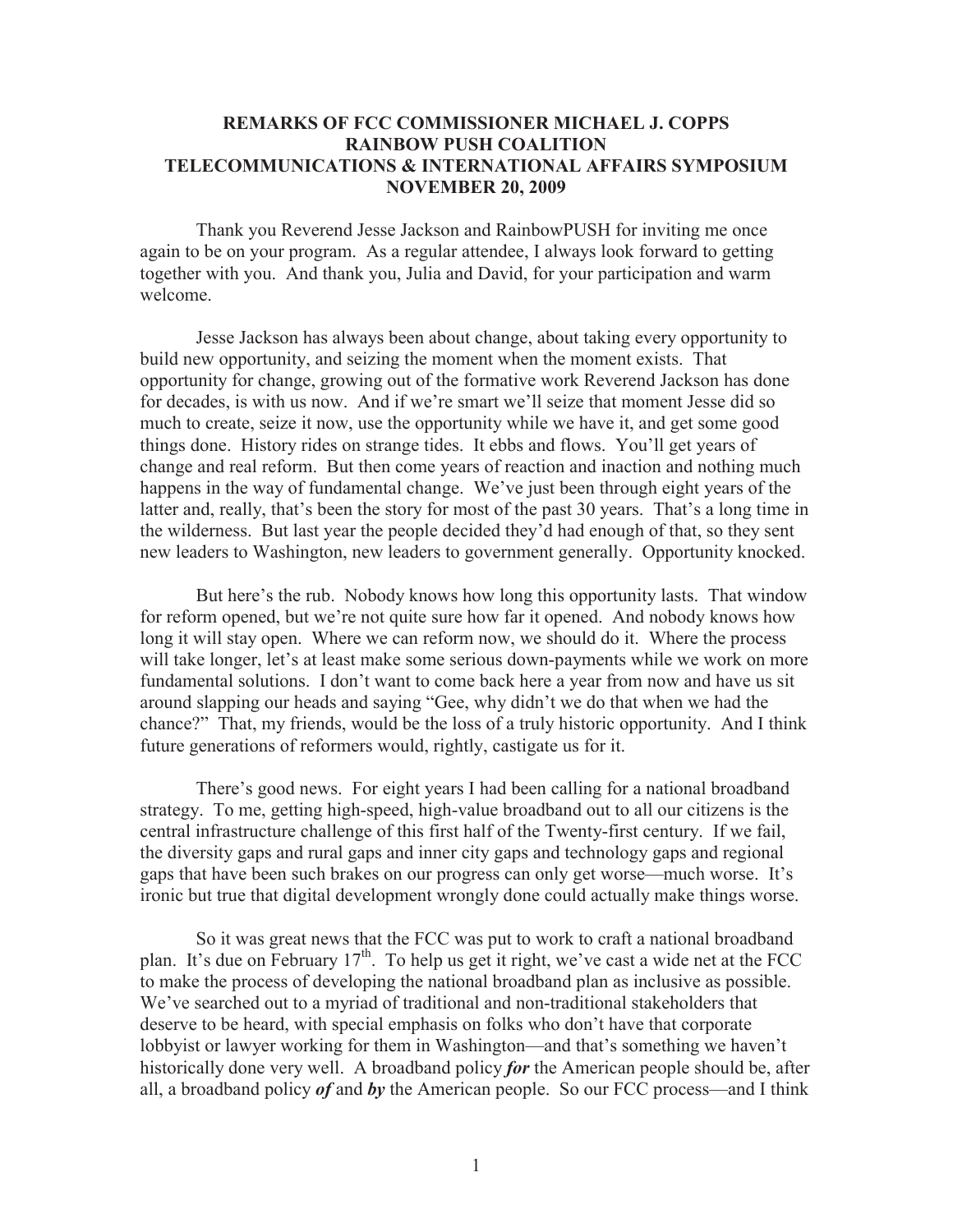you all can already see this—is not going to be another one of those "inside jobs." It is more open, public and transparent than any process I've witnessed at the Commission, and it is backed by sufficient resources for wide citizen participation and outreach. We've already held dozens of workshops and numerous field hearings, and more are planned in order to engage the public on what their needs are and what a national broadband plan should include. One of the great take-away lessons of the recent Digital Transition, whose latter days I got to preside over, is that we need to get out of our insidethe-Beltway cocoon. We did that with DTV and it helped a bunch. With broadband, just like with DTV, we need to spread the word, inform citizens about the benefits of going online and show them how it can improve their lives.

It is very important that Rainbow PUSH and other groups speak directly to their various constituencies about broadband opportunities. Tell the story. But first live the story. Lead by example. Are your leadership organizations developing Twenty-first Century models that your members can emulate and learn from? Are you encouraging them to think out-of-the-box about "brick and mortar" business models and pursue online entrepreneurial opportunities that may be less expensive to start up? How do you move your advocacy to an online model that will continue to capture the youth? Just maybe the content and online experience offered by public interest and civil rights groups should be part of the content that attracts different neighborhoods and communities to the broadband experience. You can help bridge the digital divide by becoming a destination, an organizer, a facilitator – online! Make sure especially that young people, those in K through 12, understand the value of today's technology tools and achieve broadband literacy. Teach them how to use this technology. And warn them how technology wrongly used can abuse them. These are the entrepreneurs and leaders of tomorrow, but we've got to begin taking care of them today.

I was pleased that Chairman Genachowski decided early in his tenure to launch a proceeding on network neutrality. The genius of the Internet is its openness, its dynamism, its availability to one and all. We've got to keep it that way and, in an age when the technology and the business incentive exist to thwart that openness, we need an openness policy on the books and a place to enforce it. Anyone looking to create new opportunities, to build digital inclusiveness, and to make the availability of advanced telecommunications something tantamount to a civil right should be on-board with the principle and working to make sure it works as intended. Let me put it plainly—no one will benefit more from the opportunities of an open Internet than those who have suffered lack of opportunity for generations. It would be a lost opportunity of huge proportions for diversity groups and civil rights organizations to be doubting Thomases when it comes to the bedrock of preserving Internet openness. Surely we should be looking closely at how network neutrality works and certainly we should be working together on the complex judgments that will be called for to make it work for everyone. But we should be working to make it work, not to attack the principle itself and thereby give aidand-comfort to its opponents.

You know I never come here without talking about media, so let me spend a couple of minutes on that great passion of mine. For years you and I have tried to do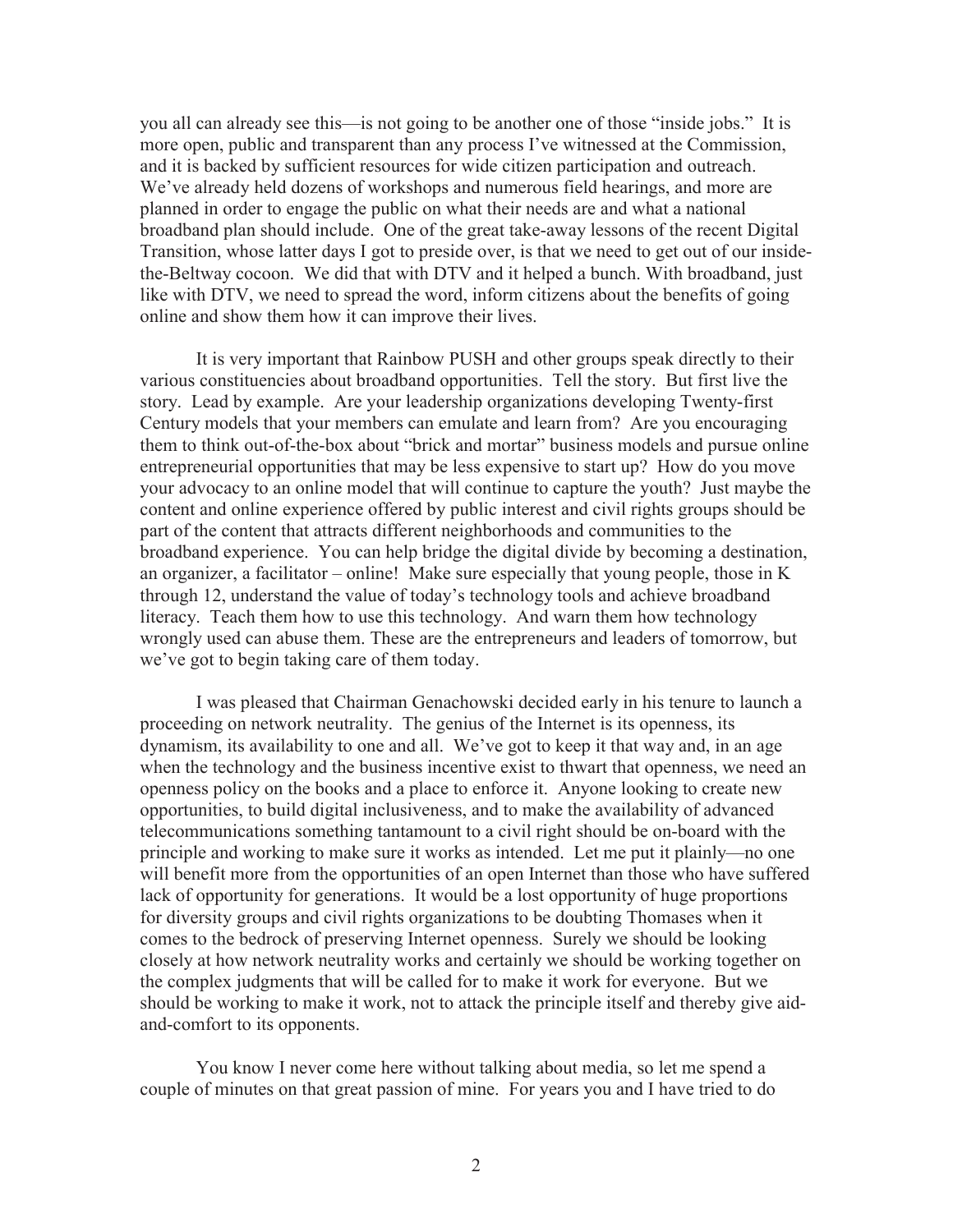something about the deplorable state of minority and female ownership. A bad story only gets worse. You know the data, you know the reality, better than I do. So as soon as I became Acting Chairman of the Commission in January, one of my first priorities was to get our FCC Diversity Advisory Committee reconstituted. We did that and recruited a truly impressive group of individuals to serve as committee members and to help the Commission identify ways to spur increased employment and entrepreneurial opportunities in media for minorities and women. I immediately charged the new Committee to give the Commission recommendations on such initiatives as full file review—an interim method for program eligibility that could enable more entities to take part in our ownership incentive policies. I also had asked the Committee to give us recommendations to update our *Adarand* studies, because before we put permanent new policies in place, hopefully based on socially and economically disadvantaged business criteria, we need to have the legal underpinnings to defend them in court. The Diversity Committee responded to the call and in September sent our Chairman a bold set of recommendations directed at full file review, *Adarand* studies, and other ideas, too. I thank them for it. Several years ago, a previous Diversity Committee sent recommendations to a previous FCC chairman. Those recommendations went into some pigeon-hole and nothing was heard about them for almost two years. These new recommendations will, I hope and trust, be turned quickly around so we can put some justice back into our ownership policies. I hope we all remember the old adage, "Justice delayed is justice denied." Let's move while we have the chance!

Recently, the Commission launched its Quadrennial Review of our media ownership rules. It's an important review. Most of you know I have been critical of the excessive media consolidation our ownership rules have condoned over the past many years. And I don't believe the tsunami of consolidation is over yet. Minorities have suffered greatly because of consolidation, both in the type of homogenous programming that excludes so much of our diverse culture from the airwaves and from diminished ownership and management opportunities. I believe our new Quadrennial review can be an important tool for getting a handle on big media run awry.

But let me caution—as strongly as I can—against using the Quadrennial Review process as the one-and-only venue to address all the many media concerns and issues before this Commission. There are a range of issues impacting ownership diversity that need to be—and can be—addressed *right now*. I just talked about one. There are interim things we can do on minority and female ownership. Similarly, we could move ahead today on a credible public interest licensing system for broadcasters. There's no excuse for this system we have wherein every eight years a licensee sends in not much more than a postcard and, slam-dunk, the license is re-upped without so much as a look to see if that station is serving the public interest. There is no reason on God's green earth why the Commission shouldn't go back to having some guidelines to make sure stations are consulting with their audiences on what kinds of programming people would like to see and that news and information aren't the first thing to go on the chopping block when ownership changes hands. I've been begging the broadcasters' representatives in Washington to join this discussion for years. They refused. Maybe they shouldn't be